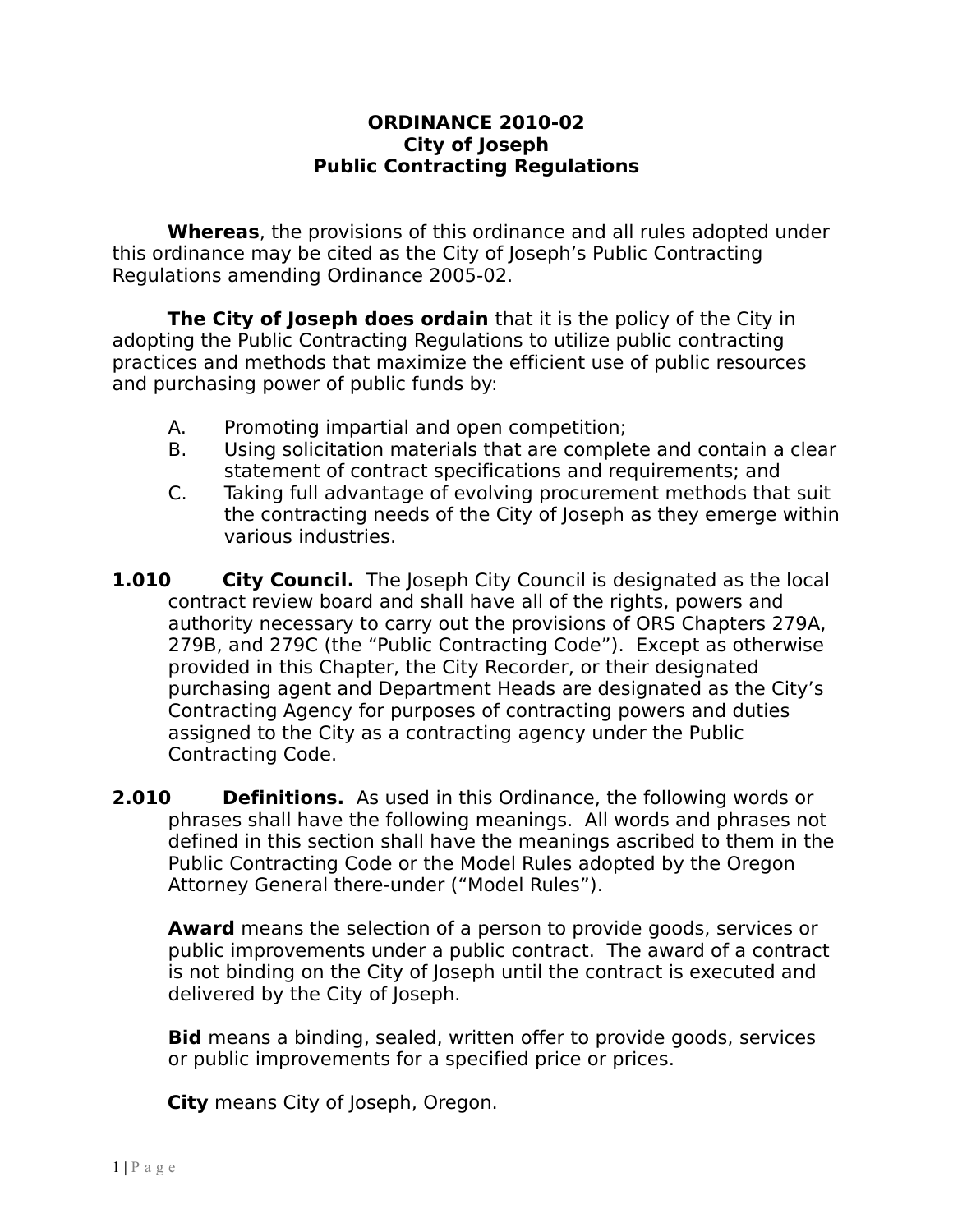**Concession agreement** means a contract that authorizes and requires a private entity or individual to promote or sell, for its own business purposes, specified types of goods or services from real property owned or managed by the City of Joseph, and under which the concessionaire makes payments to the City based, at least in part, on the concessionaire's revenues or sales. The term "concession agreement" does not include a mere rental agreement, license or lease for the uses of premises.

**Contract price** means the total amount paid or to be paid under a contract, including any approved alternates, and any fully executed change orders or amendments.

**Contract review board or local contract review board** means the Joseph City Council, referred to herein as City Council.

**Contracting agency** means the City Recorder, Public Works Director, Librarian or Fire Chief.

**Cooperative procurement** means a procurement conducted by or on behalf of one or more contracting agencies.

**Debarment** means a declaration by the Joseph City Council under ORS 279B.130 or ORS 279C.440 that prohibits a potential contractor from competing for the City of Joseph's public contracts for a specified period of time.

**Department Head** means a head of a City Department, which presently includes (1) the Director of Public Works, head of the Department of Public Works; Recorder, head of the Department of Administration; Librarian, head of the Library Department and Fire Chief, head of the Volunteer Fire Department.

**Disposal** means any arrangement for the transfer of property by the City of Joseph under which the City of Joseph relinguishes ownership.

**Emergency** means circumstances that create a substantial risk of loss, damage or interruption of services or a substantial threat to property, public health, welfare or safety; and require prompt execution of a contract to remedy the condition.

**Findings** are the statements of fact that provide justification for a determination. Findings may include, but are not limited to, information regarding operation, budget and financial data; public benefits; cost savings; competition in public contracts; quality and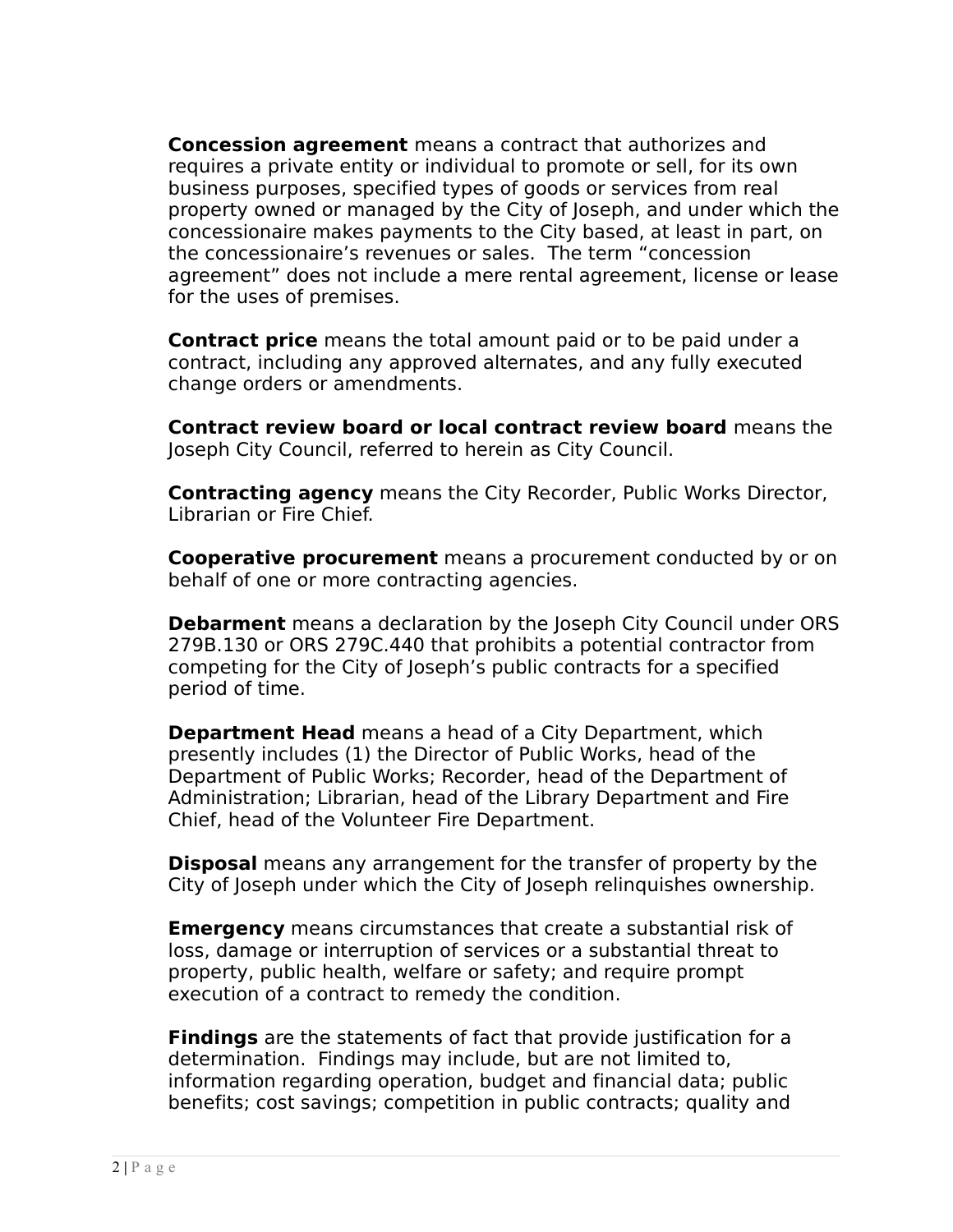aesthetic considerations, value engineering; specialized expertise needed; public safety; market conditions; technical complexity; availability, performance and funding sources.

**Formal Quote** means procedure pursuant to which written offers are solicited by advertising or other writing stating the quantity and quality of goods or services to be acquired, and which offers are received by the Contracting Agency on or before a stated date.

**Goods** means any item or combination of supplies, equipment, materials or other personal property, including any tangible, intangible and intellectual property and rights and licenses in relation thereto.

**Informal solicitation** means a solicitation made in accordance with the City of Joseph Public Contracting Regulations to a limited number of potential contractors, in which the Solicitation Agent attempts to obtain at least three written quotes or proposals.

**Invitation to bid** means a publicly advertised request for competitive sealed bids.

**Model Rules** means the public contracting rules adopted by the Attorney General under ORS 279A.065.

**Offeror** means a person who submits a bid, quote or proposal to enter into a public contract with the City of Joseph.

**Oregon Public Contracting Code** means ORS chapters 279A, 279B and 279C.

**Person** means a natural person or any other private or governmental entity, having the legal capacity to enter into a binding contract.

**Personal services contract** means a contract with an independent contractor predominantly for services that require special training or certification, skill, technical, creative, professional or communication skills or talents, unique and specialized knowledge, or the exercise of judgment skills, and for which the quality of the service depends on attributes that are unique to the service provider. Such services include, but are not limited to, the services of architects, engineers, land surveyors, attorneys, auditors and other licenses professionals, artists, designers, computer programmers, performers, consultants and property managers. The Department Head or City Council shall have discretion to determine whether additional types of services not specifically mentioned in this paragraph fit within the definition of personal services.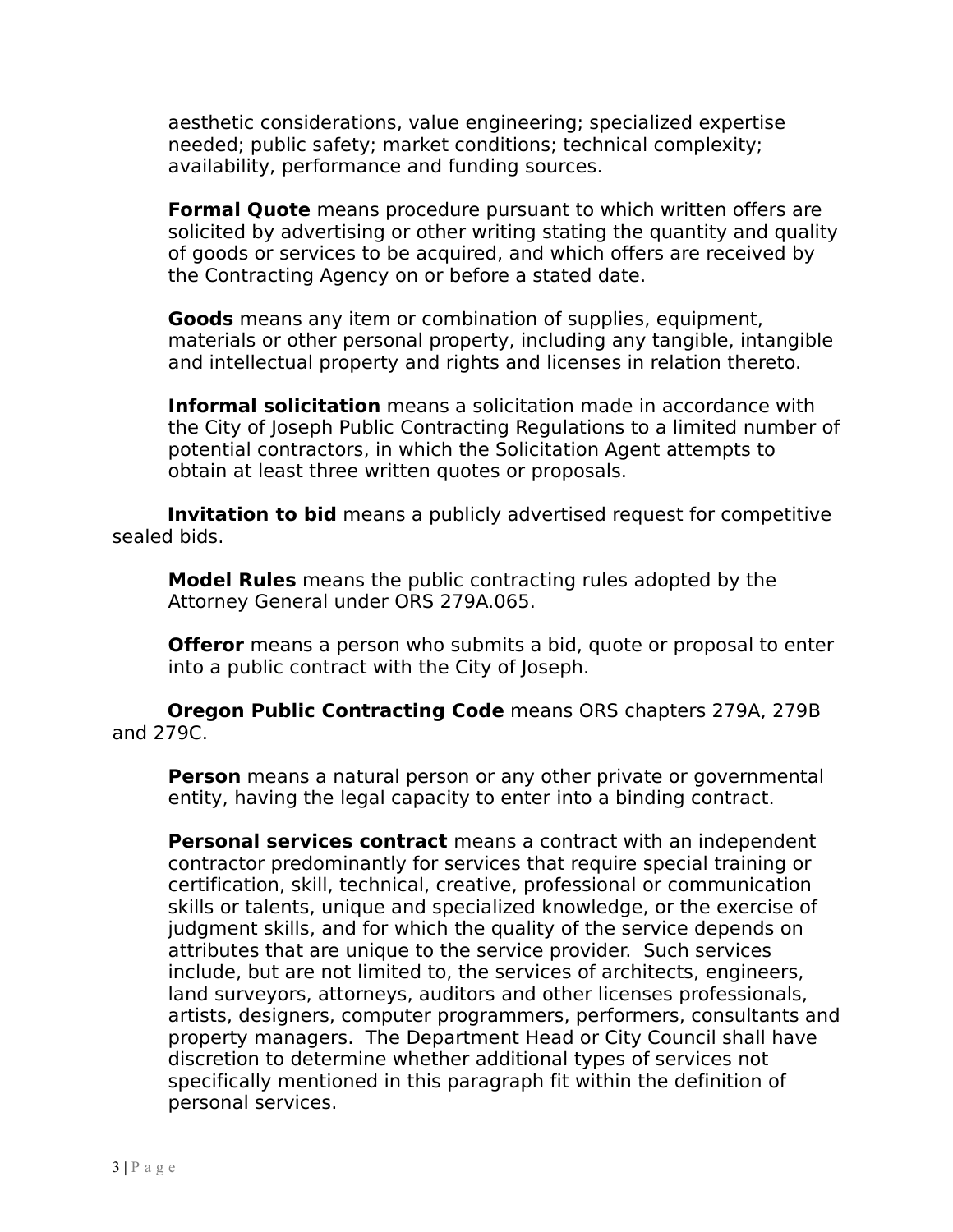**Proposal** means a binding offer to provide goods, services or public improvements with the understanding that acceptance will depend on the evaluation of factors other than, or in addition to, price. A Proposal may be made in response to a request for proposals or under an informal solicitation.

**Public contract** means a sale or other disposal, or a purchase, lease, rental or other acquisition, by the City of Joseph of personal property, services, including personal services, public improvements, public works, minor alterations, or ordinary repair or maintenance necessary to preserve a public improvement.

**Public improvement** means a project for construction, reconstruction or major renovation on real property by or for the City of Joseph. "Public improvement" does not include:

- A. Projects for which no funds of the City of Joseph are directly or indirectly used, except for participation that is incidental or related primarily to project design or inspection; or
- B. Emergency work, minor alteration, ordinary repair or maintenance necessary to preserve a public improvement.

**Purchasing manager** means the department head appointed by the City Council to exercise the authority of the purchasing manager under these public contracting regulations in the amount of \$5,000.00 or less.

**Quote** means a price offer made in response to an informal or qualified pool solicitation to provide goods, services or public improvements.

**Request for proposals** means a publicly advertised request for sealed competitive proposals.

**Services** means and includes all types of services (including construction labor) other than personal services.

**Solicitation** means an invitation to one or more potential contractors to submit a bid, proposal, quote, statement of qualifications or letter of interest to the City of Joseph with respect to a proposed project, procurement or other contracting opportunity. The word "solicitation" also refers to the process by which the City of Joseph requests, receives and evaluates potential contractors and awards public contracts.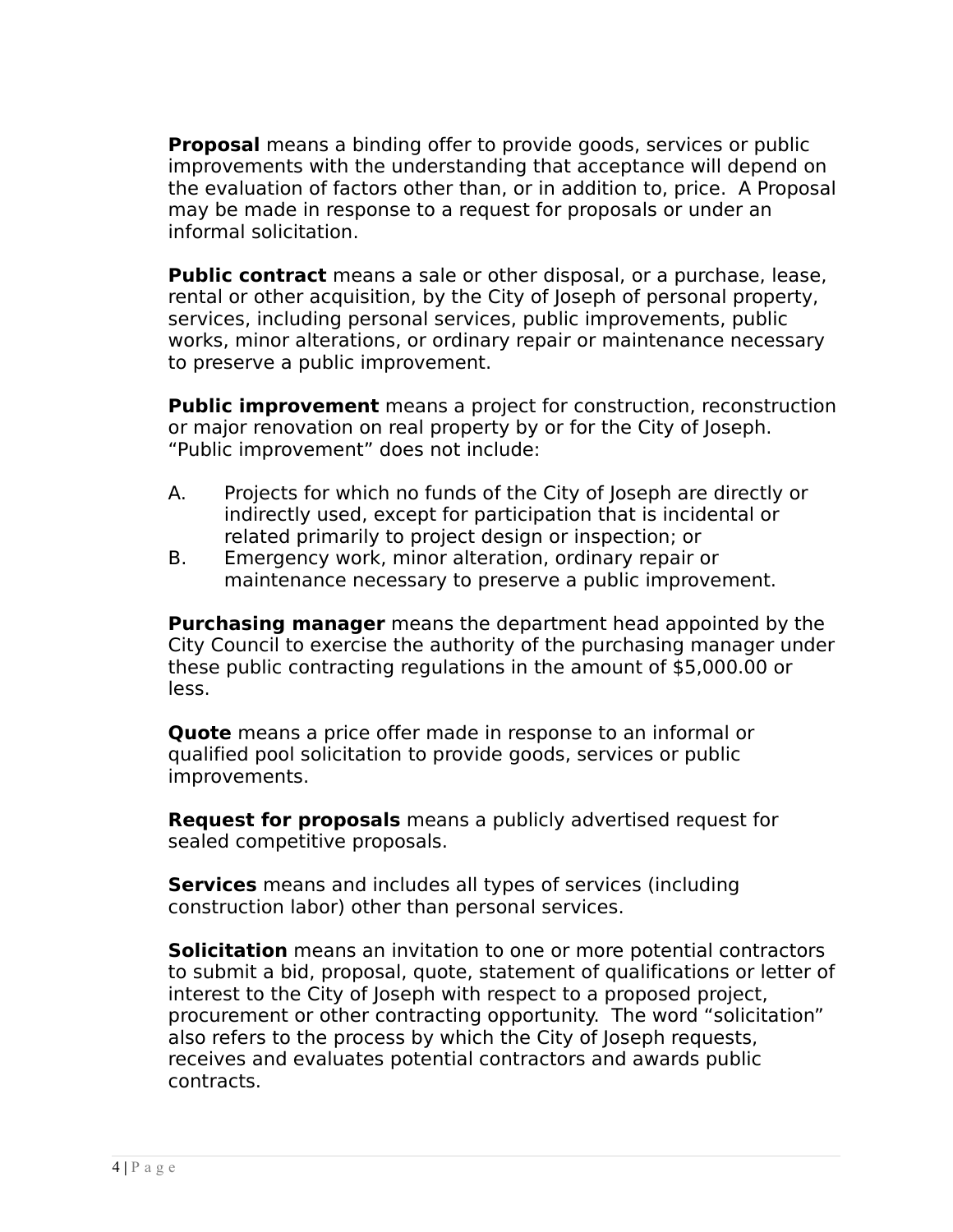**Standards of responsibility** means the qualifications of eligibility for award of a public contract. An offeror meets the standards of responsibility if the offeror has:

- A. Available the appropriate financial, material, equipment, facility and personnel resources and expertise, or ability to obtain the resources and expertise, necessary to indicate the capability of the offeror to meet all contractual responsibilities;
- B. A satisfactory record of performance. The Department Head shall document the record of performance of an offeror if the Department Head finds the offeror to be not responsible under this paragraph;
- C. A satisfactory record of integrity. The Solicitation Agent shall document the record of integrity of an offeror if the Department Head finds the offeror to be not responsible under this paragraph;
- D. Qualified legally to contract with the City of Joseph and perform the contract;
- E. Supplied all necessary information in connection with the inquiry concerning responsibility. If an offeror fails to promptly supply information requested by the Department Head concerning responsibility, the Department Head shall base the determination of responsibility upon any available information or may find the offeror non-responsible; and
- F. Not been debarred by the City of Joseph, and, in the case of public improvement contracts, has not been listed by the Construction Contractors Board as a contractor who is not qualified to hold a public improvement contract.

**Surplus property** means personal property owned by the City of Joseph which is no longer needed for use by the department to which such property has been assigned.

## **3.010 Application of Public Contracting Regulations**

In accordance with the provisions of ORS 279A.025, the City of Joseph's Public Contracting Regulations and the Oregon Public Contracting Code do not apply to the following classes of contracts.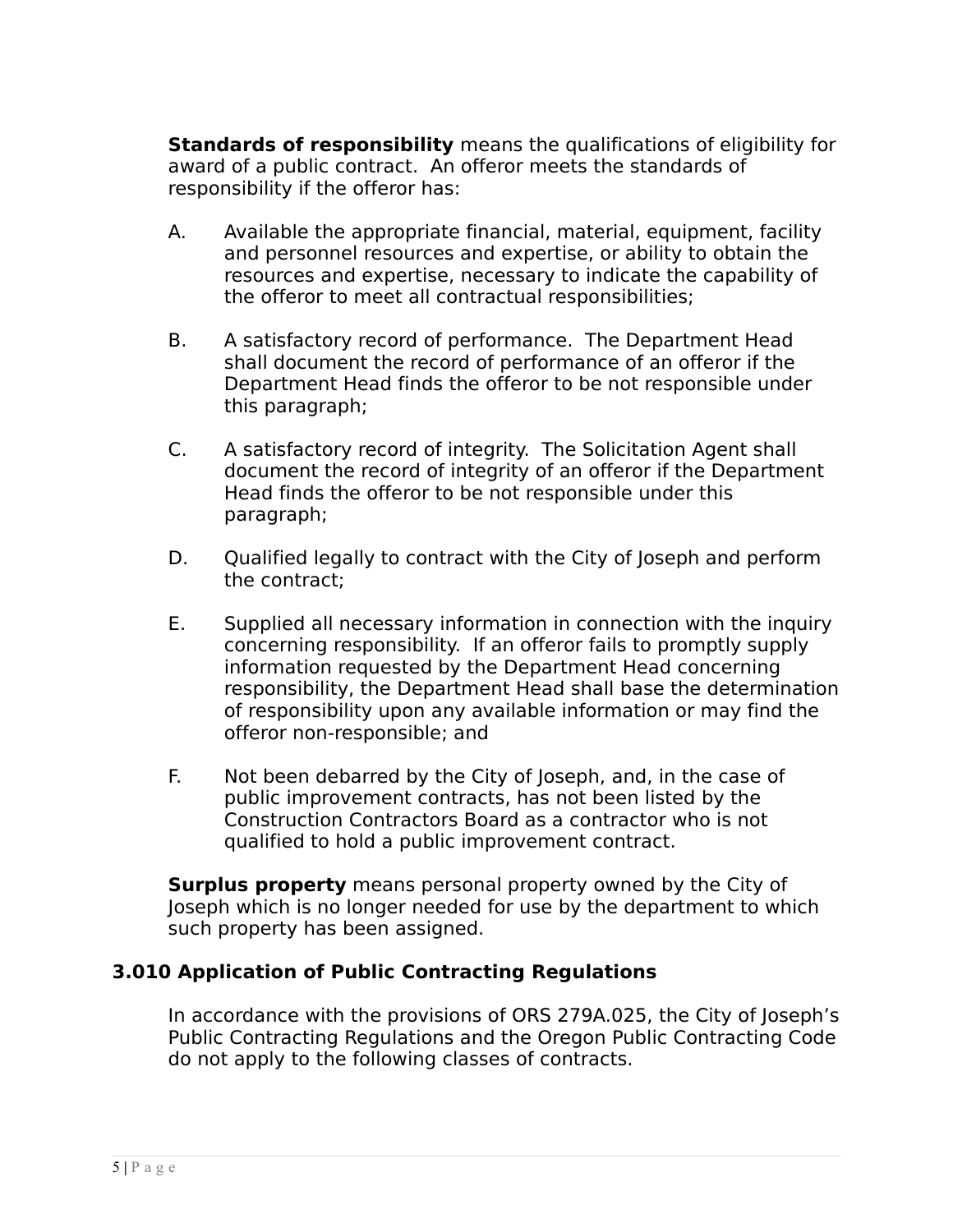- A. **Between Governments.** Contracts between the City and a public body or agency of the State of Oregon, its political subdivision, and/or an agency of the Federal Government are exempt.
- B. **Grants.** Grant contracts are exempt. As used herein, a grant contract is a contract pursuant to which the City provides or receives funds for a particular purpose, including the construction of a public improvement.
- C. **Legal Witnesses and Consultants.** Contracts for professional expert witnesses or consultants to provide services or testimony relating to existing or potential litigation or legal matters to which the City is or may become interested are exempt.
- D. **Real Property.** Acquisitions or disposals of real property or interests therein are exempt.
- E. **Oregon Corrections Enterprises.** Procurement for an Oregon Corrections enterprises program are exempt.
- F. **Finance.** Contracts, agreements or other documents entered into, issued or established in connection with the following are exempt:
	- (1) The incurring of debt by the City, including any associated contracts, obligations or other documents, regardless of whether the obligations that the contracts, agreements or other documents established are general, special or limited;
	- (2) The making of program loans and similar extensions or advances of funds, aid or assistance by the City to a public or private person for the purpose of carrying out, promoting or sustaining activities or programs authorized by law other than for the construction of public works or public improvements;
	- (3) The investment of funds by the City as authorized by law; and/or
	- (4) Banking, money management or other predominantly financial transactions of the City that by their character, cannot practically be established under the competitive contractor selection procedures.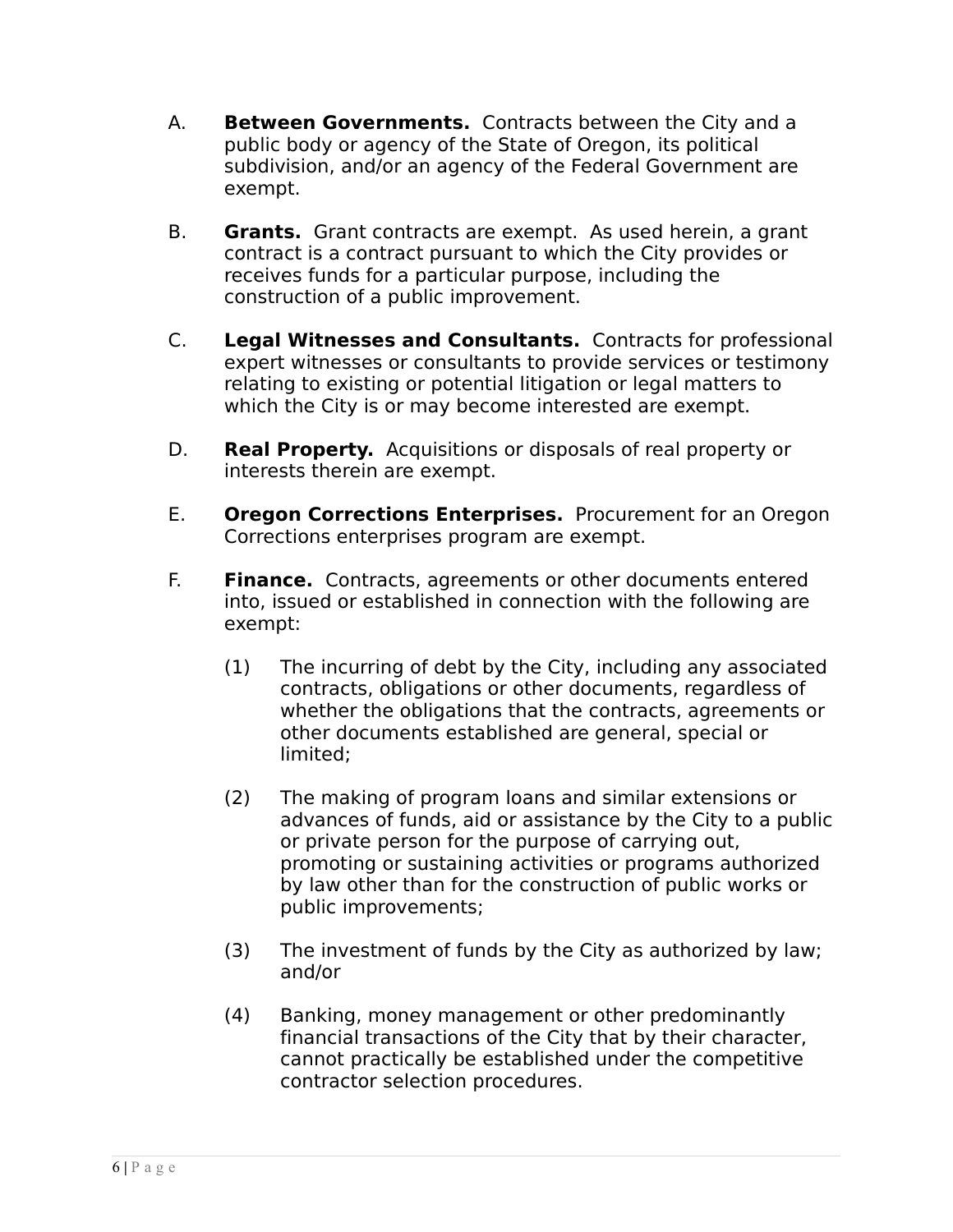- G. **Employee Benefits**. Contracts for employee benefits as provided in ORS 243.105(1), 243.125(4), 243.221, 243.275, 243.291, 243.303 and 243.565 are exempt.
- H. **Exempt Under State Law**. Any other public contracting or contracts specifically exempted for the Oregon Public Contracting Code by state law are exempt.
- I. **When Federal Law Controls**. When federal law applied to a contracting matter, due to use of federal funds or other cause, and federal contracting procedures or requirements, imposed by federal statutes and regulations, are in conflict with the Oregon Public Contracting Code, the matter is exempt from said contracting code to the extent necessary to permit compliance with the requirements of federal law.

## **3.020 Administration of Public Contracts**

- A. **Authority Reserved to Council.** Except as expressly delegated under these regulations, the City Council reserves to itself the exercise of all of the duties and authority of a contract review board under state law, including, but not limited to, the power and authority to:
	- 1. **Solicitation Methods Applicable to Contracts.** Authority to approve the use of contracting methods and exemptions from contracting methods for a specific contract or certain classes of contracts are reserved to the City Council.

#### 2. **Waiver of Performance and Payment Bonds.**

Authority to approve the partial or complete waiver of the requirement for the delivery of a performance or payment bond in connection with a contract for construction of a public improvement is reserved to the City Council;

#### 3. **Electronic Advertisement of Public Improvements.** Authority to authorize the use of electronic advertisements for public contracts in lieu of publication in a newspaper of general circulation is reserved to the City Council; and

4. **Appeals of Debarment and Pre-qualification Decisions.** Authority to hear properly filed appeals from a decision of a City Department Head regarding debarment or pre-qualification is reserved to the City Council.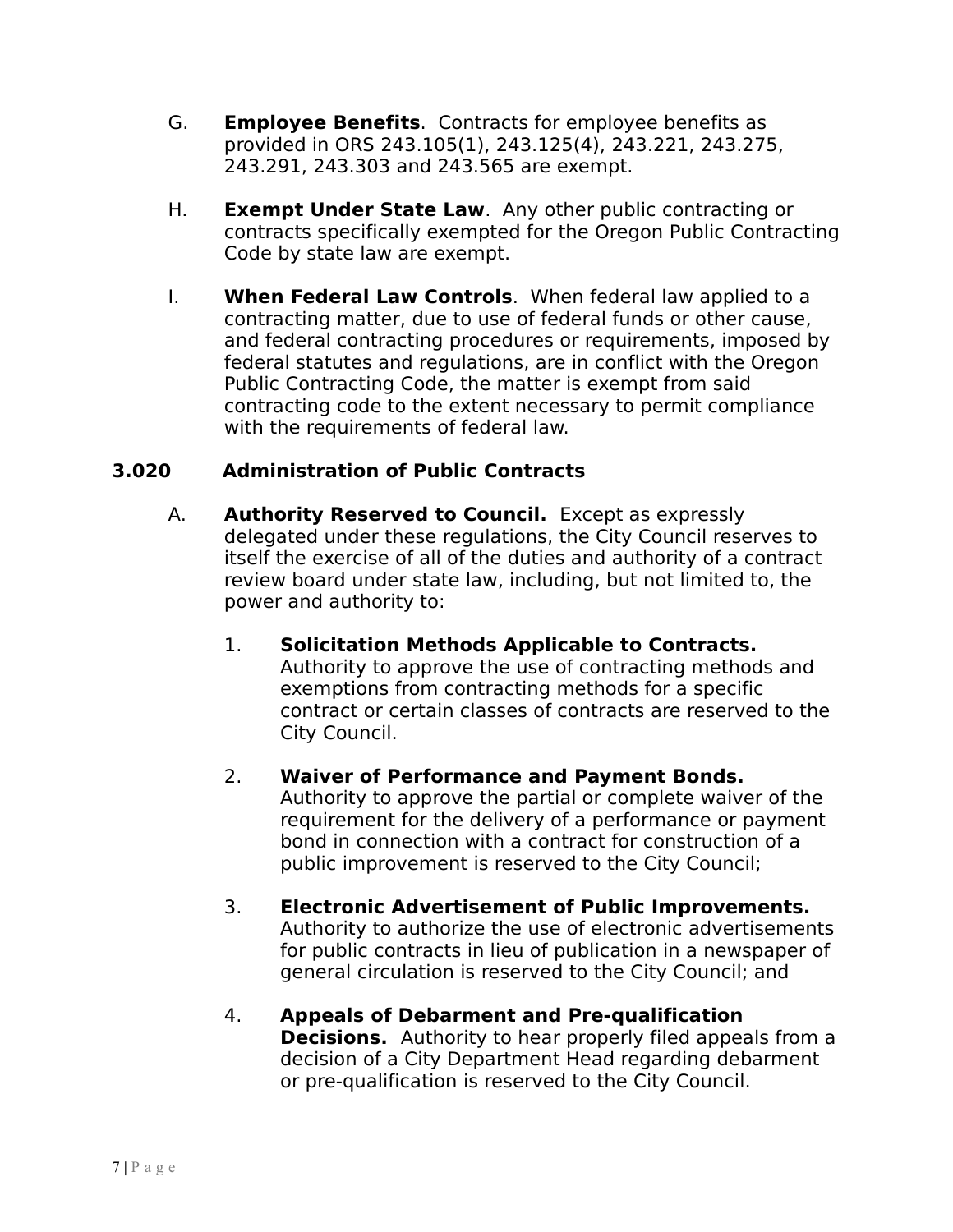B. **Responsibility For Initiating Solicitation**. Each Department Head shall be responsible for initiating solicitations or invitations to bid, with consultation and assistance of the City Attorney where appropriate and with the advice of the City Council where appropriate, for all public contracts pertaining to or related to the City department which the Department Head oversees. The City Council may assign responsibility for initiating a solicitation to a City officer or employee other than the Department Head of the department to which the solicitation pertains.

## C. **Decision on Award of Contract.**

- 1. For all public contracts with an estimated price of \$5,000.00 or less, the Department Head shall make the decision to award the contract. Such authority of the Department Head is contingent upon budgeted funds being available for payment of the contract and is subject to the directions of the City Council, if any.
- 2. For all public contracts with an estimated price of \$5,000.00.00 or more, the City Council shall make the decision regarding award of the contract. The solicitation or invitation to bid shall state that the City Council decision regarding award of the contract will be made by the City Council.
- D. **Written Contract**. For all public contracts other than a small procurement, the Department Head with responsibility for soliciting a public contract shall cause to be prepared, as part of the solicitation of the contract and with the advice and assistance of the City Attorney, a written contract in compliance with the requirements of the Oregon Public Contracting Code and which incorporates the terms of the contract. Said contract shall be executed by the City and the contractor.
- **3.030 Model Rules for Public Contracts.** It is the City's intent to make specific changes to the Model Rules by adopting this chapter. The Model Rules adopted by the Attorney General under ORS 279A.065 (Model Rules) are hereby adopted as the public contracting rules for the City to the extent that the Model Rules do not conflict with the provisions of this Chapter.

# **3.040 Construction Services:**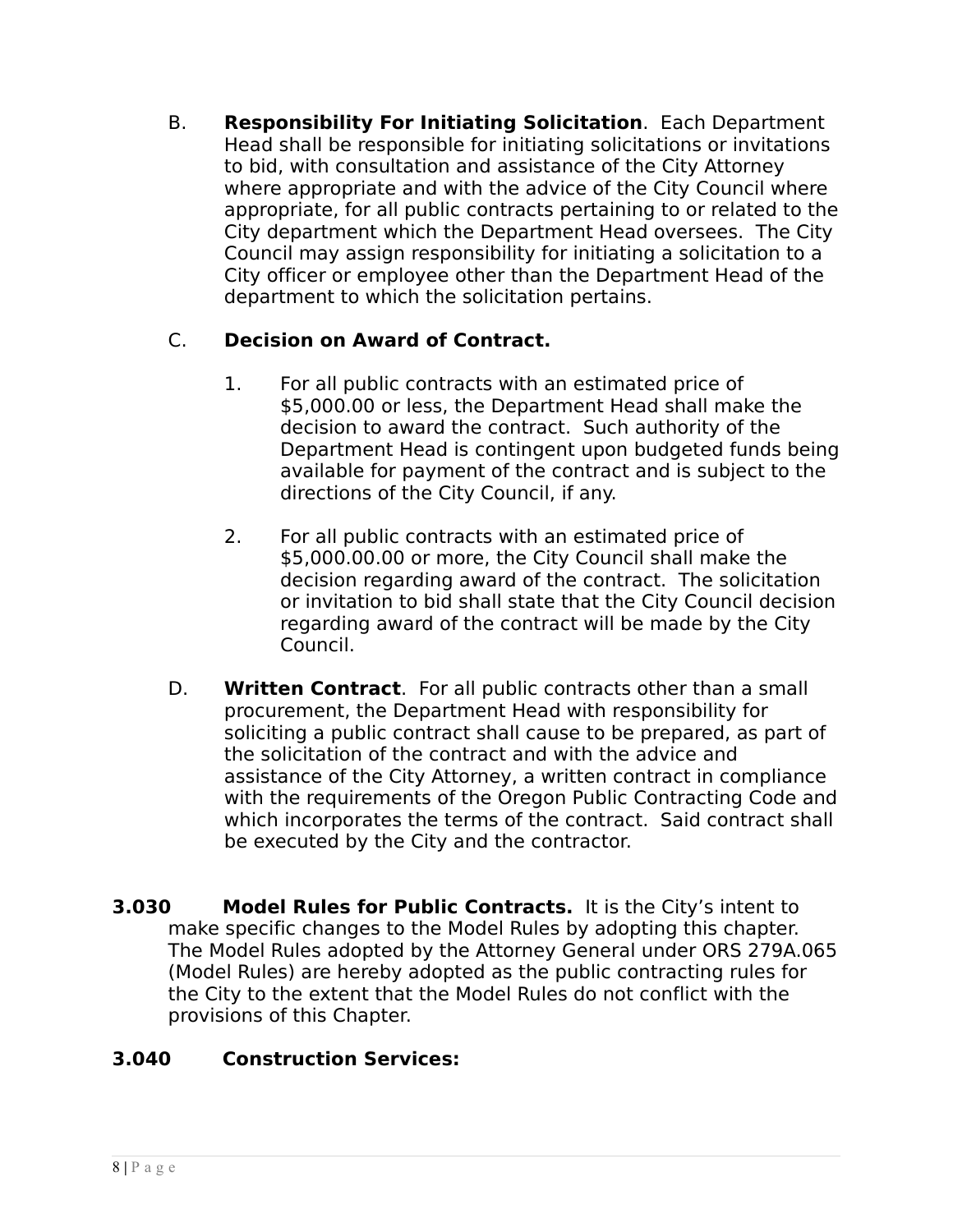A. Time lines; Extensions. The Contracting Agency shall issue Addenda within a reasonable time to allow prospective Offerors to consider the Addenda in preparing their Offers. The Contracting Agency may extend the Closing if the Contracting Agency determines prospective Offerors need additional time to review and respond to Addenda. Except to the extent required by public

interest, the Contracting Agency shall not issue Addenda less than 24 hours before closing.

B. Request for Change. Delivery. An Offeror may request in Writing a change to the Specifications or Contract terms and conditions. Unless otherwise specified in the Solicitation Document, an Offeror must deliver the Written request for change to the Contracting Agency not less than 5 days prior to Closing.

## **3.050 Prescribed Methods of Procurement**.

Procurement of goods and services shall be made under either competitive sealed bids pursuant to ORS 279B.055 or through competitive sealed proposals under ORS 279B.060 unless made as a small procurement (ORS 279B.065), an intermediate procurement (ORS 279B.070), a sole source procurement (ORS 279B.075), an emergency procurement (ORS 279B.080) or as either a class special procurement or a contract specific special procurement under ORS 279.085.

## **3.060 Competitive Sealed Bids**

- A. **General Requirements.** Procurement pursuant to competitive sealed bids shall be conducted in accordance with the Oregon Public Contracting Code and Model Rules provided however that the City adopts the following changes to the Model Rules, to wit, OAR 137-047-0255 shall not be applicable to Competitive Sealed Bid Procurement by the City.
- B. **City Rule**. The City may include such provisions in the invitation to bid, in addition to those required by ORS 279B.055, as is appropriate to describe necessary terms, conditions and bidding procedures to prospective bidders and as necessary to otherwise comply with the requirements of law.

# C. **Notices, Protests and Judicial Review.**

(1) **Protest of Terms of Solicitation**.A protest of the terms of a solicitation under ORS 279B.405 must be made not less than 7 days after the initial advertisement or 7 days prior to the bid opening, whichever is earliest.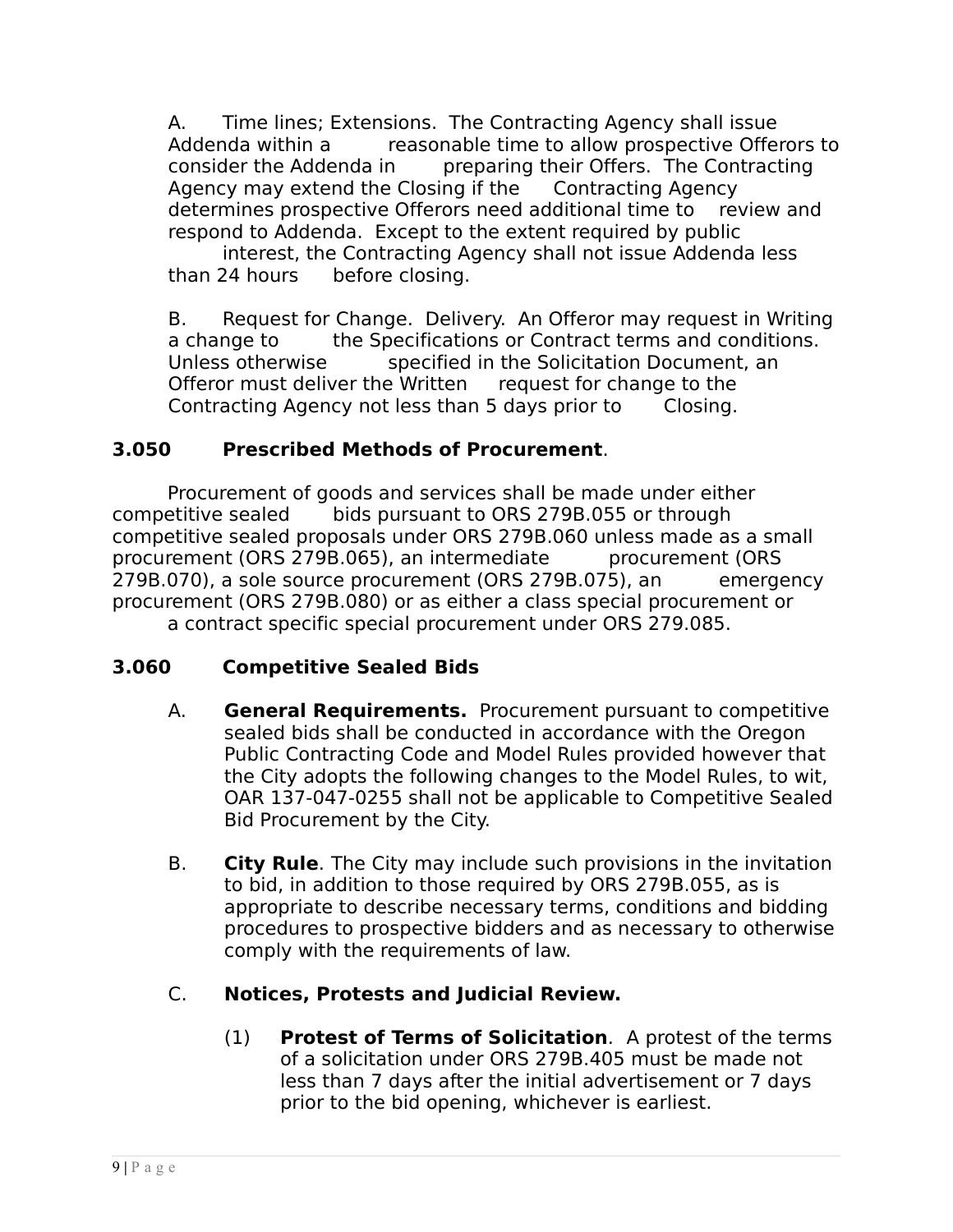- (2) **Notice of Intent to Award.** Prior to award of a contract, the City shall provide a notice of intent to award the contract which notice shall (1) state to which bidder the City intends to award the contract and that the contract will be awarded seven days after the date of mailing of said notice, if no protest is filed and (2) state that a protest may be filed with the City Council at any time prior to the expiration of seven days after mailing of the notice and (3) the protest will be barred if not filed within the time period. The notice of intent to award shall be mailed by first class mail and either faxed or e-mailed to all bidders no later than 7 days prior to the date set for award of contract.
- (3) **Protests.** Protests shall be reviewed and determined by the City Council in accordance with the requirements of the Oregon Public Contracting Code and the Model Rules and in accordance with the procedures set forth in Section 6.010.

## **3.070 Competitive Sealed Proposals**

- A. **General Requirements.** Procurement pursuant to competitive sealed proposals shall be conducted in accordance with the Oregon Public Contracting Code and Model Rules, provided however that the City adopts the following changes to the Model Rules, to wit, OAR 137-047-0260 shall not be applicable to Procurement by the City pursuant to Competitive Sealed Proposals.
- B. **City Rule**. The City may include such provisions in the request for proposal, in addition to those required by ORS 279B.060, as is appropriate to describe necessary terms, conditions and contact proposal procedures to prospective proposers and as necessary to otherwise comply with the requirements of law.
- C. **Notices and Protest**. The procedures and time periods for (1) protest of the terms of solicitation, (2) issuance of a notice of intent to award and (3) review and determination of protests are as set forth in Section 6.010.

#### **3.080 Small Procurement**.

A. **Provision of Authority.** The procurement practices and procedures set forth in this section are authorized for Department Heads in making small Procurement (in an amount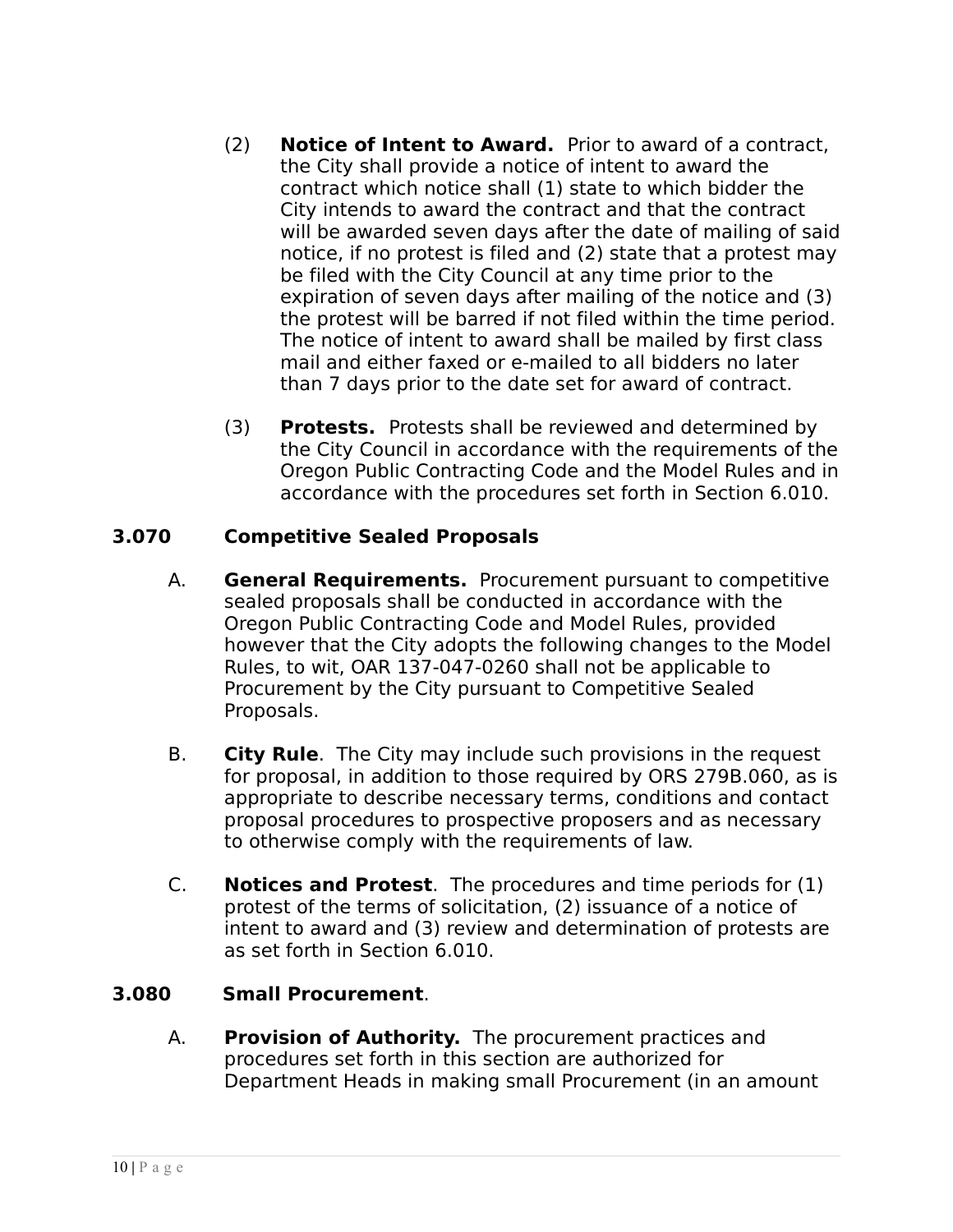less than \$5.000.00) pursuant to the authority granted by ORS 279B.065.

- B. **Catalogues and Price Lists**. Goods or services may be ordered from catalogues or other established price lists without resort to informal competitive price quotes. The Department Head purchasing by said method should periodically make such inquiries as to confirm the reasonableness and competitiveness of the price or prices and of the quality of the product or service.
- C. General Standard. The Department Head may follow such small procurement procedures in general, whether involving informal price quotes or not, as is deemed reasonable under the circumstances and should endeavor to obtain a fair value for the City consistent with reasonable expenditures of time in making such Procurement.
- D. **Basis for Award**. The Department Head may award the contract based upon the award which is in the best interests of the City, including consideration of all applicable factors of which price is but one.
- E. **No Notices**. No notices of intent to award a contract will be given by the City in connection with small Procurement.

## **3.090 Intermediate Procurement.**

- A. **Provision of Authority.** Intermediate Procurement (Procurement estimated at a price between \$5,000.00 and \$150,000.00), shall be conducted in accordance with the Oregon Public Contracting Code and Model Rules, subject to the modifications to the Model Rules set forth below.
- B. **City Rules**. OAR 137-047-0270 (2) is modified to require that a written solicitation be used to obtain all quotes and that the solicitation be structured to require submission of written quotes. The writings may be appropriate in extent and detail to the nature and estimated size of the procurement.
- C. **No Notices**. No notices of intent to award a contract will be given by the City in connection with intermediate Procurement.

## **3.100 Sole Source Procurement**.

Sole source Procurement under the authority of ORS 279B.075 may be made only after adoption of findings as required by said section. OAR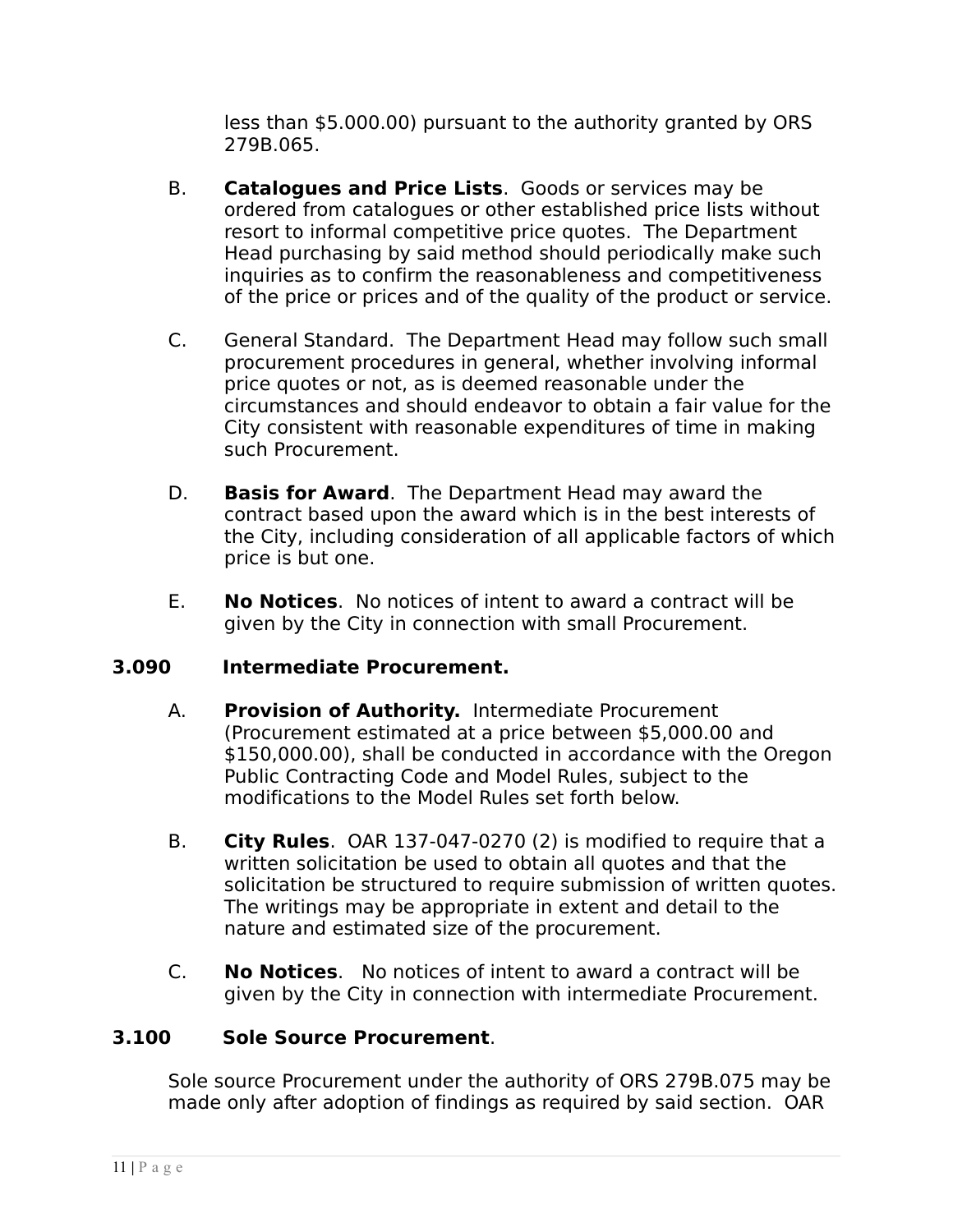137-047-0275, and the advertisement and time for protest contained therein, shall not apply to sole source Procurement by the City. No notice of intent to award a contract will be given by the City in connection with sole source Procurement.

## **3.110 Emergency Procurement**.

Emergency procurement may be made in accordance with the requirements of ORS 279B.080. OAR 137-047-0280 shall not be applicable to City emergency procurement. No notice of intent to award a contract will be given by the City in connection with emergency procurement.

## **3.120 Class Special Procurement**.

- A. **Approved Class Special Contracts.** The special procurement set forth in this section, and procedures therefore, are hereby approved under the authority of ORS 279B.085, based upon the contemporaneous findings of the City Council.
- B. **Award Procedure**. The classes of contracts set forth in this section may be awarded in any manner which the Department Head deems appropriate to the City's needs, including by appointment or purchase. Contracts in excess of \$5,000.00 shall require the approval of the City Council. Except as otherwise provided, the Department Head shall make a record of the method of award.
- C. **Description of Contract Classes**. The following classes of contracts are approved for special procurement under the procedures provided herein:
	- (1) **Advertising Contracts**. Contracts for the placing of notice or advertisements in any medium.
	- (2) **Amendments**. Contract amendments shall not be considered to be separate contracts if made in accordance with the Public Contracting Regulations.
	- (3) **Animals**. Contracts for the purchase of animals.
	- (4) **Copyrighted Materials; Library Materials**. Contracts for the acquisition of materials entitled to copyright, including but not limited to works of art and design, literature and music or materials even if not entitled to copyright, purchased for use as library materials.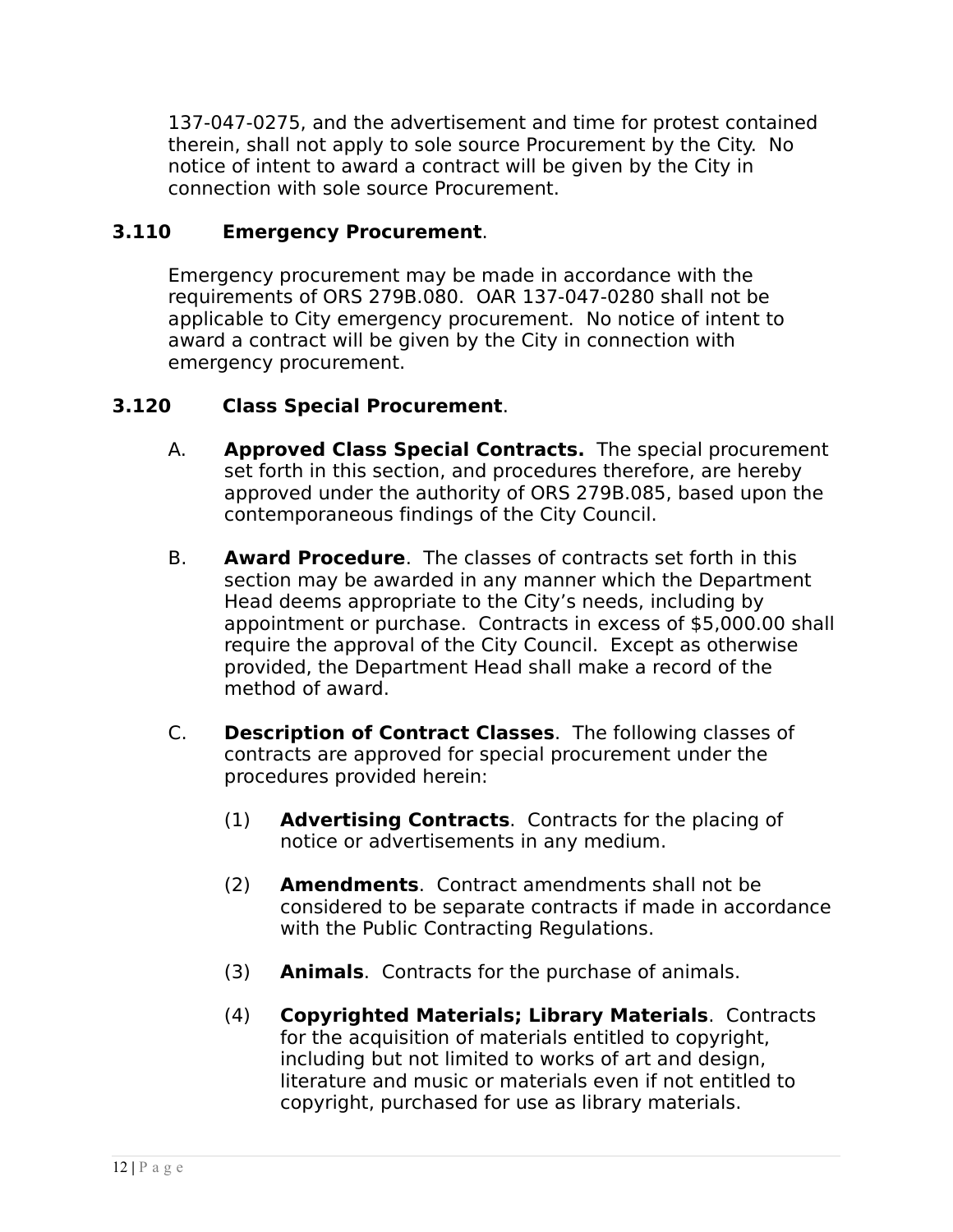- (5) **Equipment Repair**. Contracts for equipment repair or overhauling, provided the service or parts required are unknown and the cost cannot be determined without extensive preliminary dismantling or testing.
- (6) **Government Regulated Items**. Contracts for the purchase of items for which prices or selection of suppliers are regulated by a government authority.
- (7) **Non-Owned Property**. Contracts or arrangements, in compliance with the requirements of law, for the sale or other disposal of abandoned property or other property not owned by the City.
- (8) **Sponsor Agreements**. Sponsorship agreements, under which the City receives a gift or donation in exchange for recognition of the donor.
- (9) **Structures**. Contracts for the disposal of structures located on City property.
- (10) **Renewals.** Contracts that are being renewed according to their terms are not considered to be newly issued Contracts and are not subject to competitive procurement procedures.
- (11) **Temporary Extensions or Renewals**. Contracts for a single period of one year or less, for the temporary extension or renewal of an expiring and non-renewable, or recently expired contract, other than a contract for a public improvement.
- (12) **Used Property**. A Department Head, for procurements less than \$5,000.00.00 and City Council, for procurements in excess of \$5,000.00.00, may contract for the purchase of used property by negotiation if such property is suitable for the City's needs and can be purchased at a lower cost than substantially similar new property. For this purpose, the cost of used property shall be based upon the life-cycle cost of the property over the period for which the property will be used by the City. A record of the findings which support the purchase will be maintained.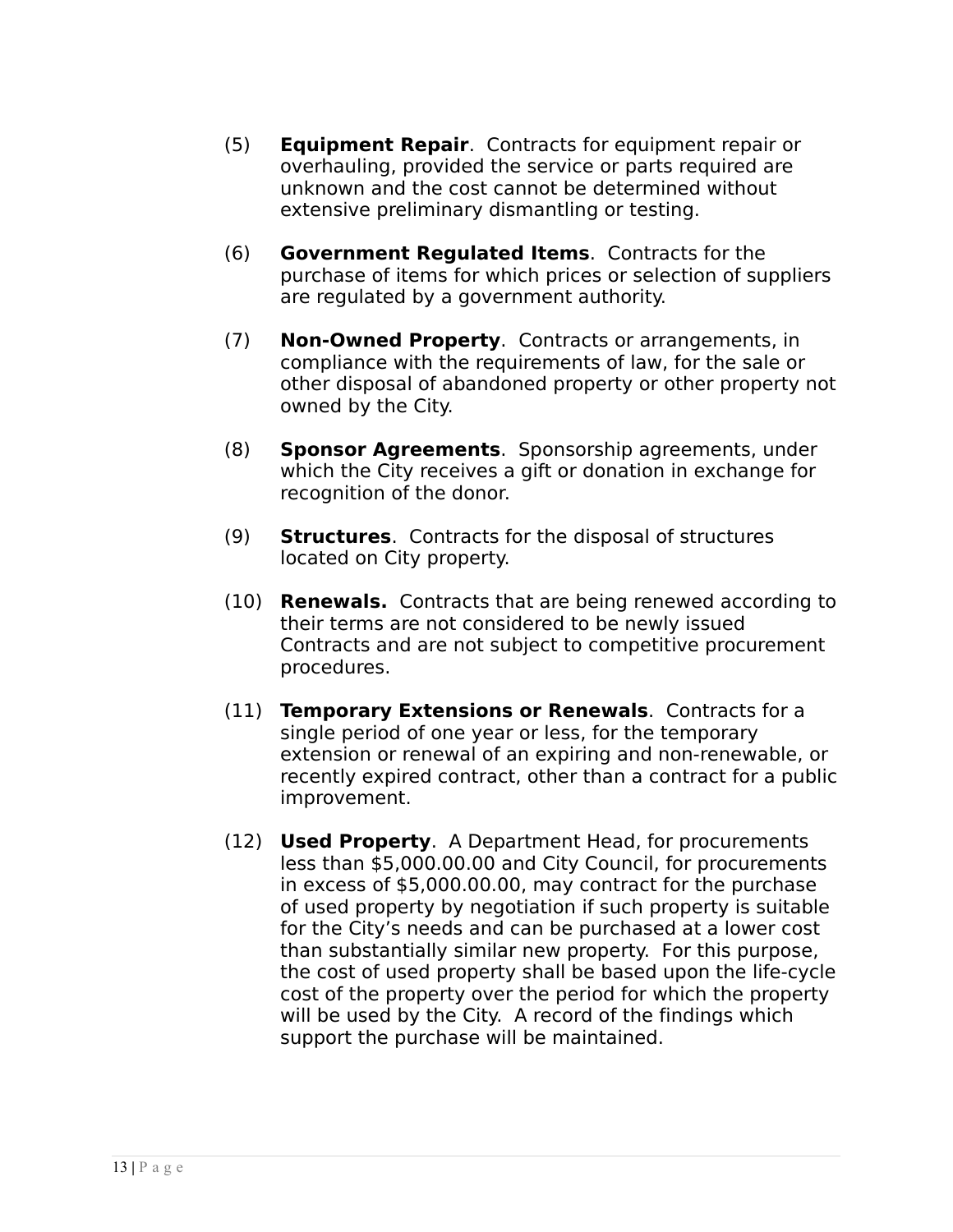- (13) **Utilities**. Contracts for the purchase of steam, power, heat, water, telecommunication services (if provided under a regulated monopoly) and other utilities.
- D. **City Rule**. The provisions of OAR 137-047-0285 (2) regarding required public notices shall not be applicable to class special procurements.
- E. **Protests**. Any person may protest a proposed class special procurement at the public hearing before the City Council pertaining to said call special procurement. No judicial review of the approval thereof shall occur if protest is not made.
- F. **Alternative Procurement Procedures**. The officer administering a procurement or other transaction as a special procurement under this section (or the City Council for transactions in excess of \$5,000.00) shall follow alternative procurement procedures (such as but not limited to price quotes, price checks and negotiation) (1) which are appropriate to the transaction, (2) which assure full and adequate competition for the contract, when possible, (3) which are calculated to obtain reasonable and competitive prices, and (4) which assure that the alternate procurement procedures do not result in favoritism to a particular contractor. The specific procurement procedure shall be determined by the City officer responsible for the procurement, or by the City Council for transactions in excess of \$5,000.00.

## **3.130 Contract Specific Special Procurements**.

- A. **Public Hearing and Findings.** Contract Specific Special Procurements pursuant to the authority of ORS 279B.085 shall be undertaken only after (1) a public hearing with notice thereof advertised once at least ten days prior to the date set for public hearing in a newspaper of general circulation and (2) adoption of the findings required by ORS 279B.085.
- B. **Procurement Procedures**. The contract specific special procurement shall be conducted in accordance with method approved by the City Council and in accordance with the Oregon Public Contracting Code and Model Rules, provided, however, that the City adopts the following changes to the Model Rules, to with, the provisions of OAR 137-047-0285 (2) regarding required public notices shall not be applicable to special procurement.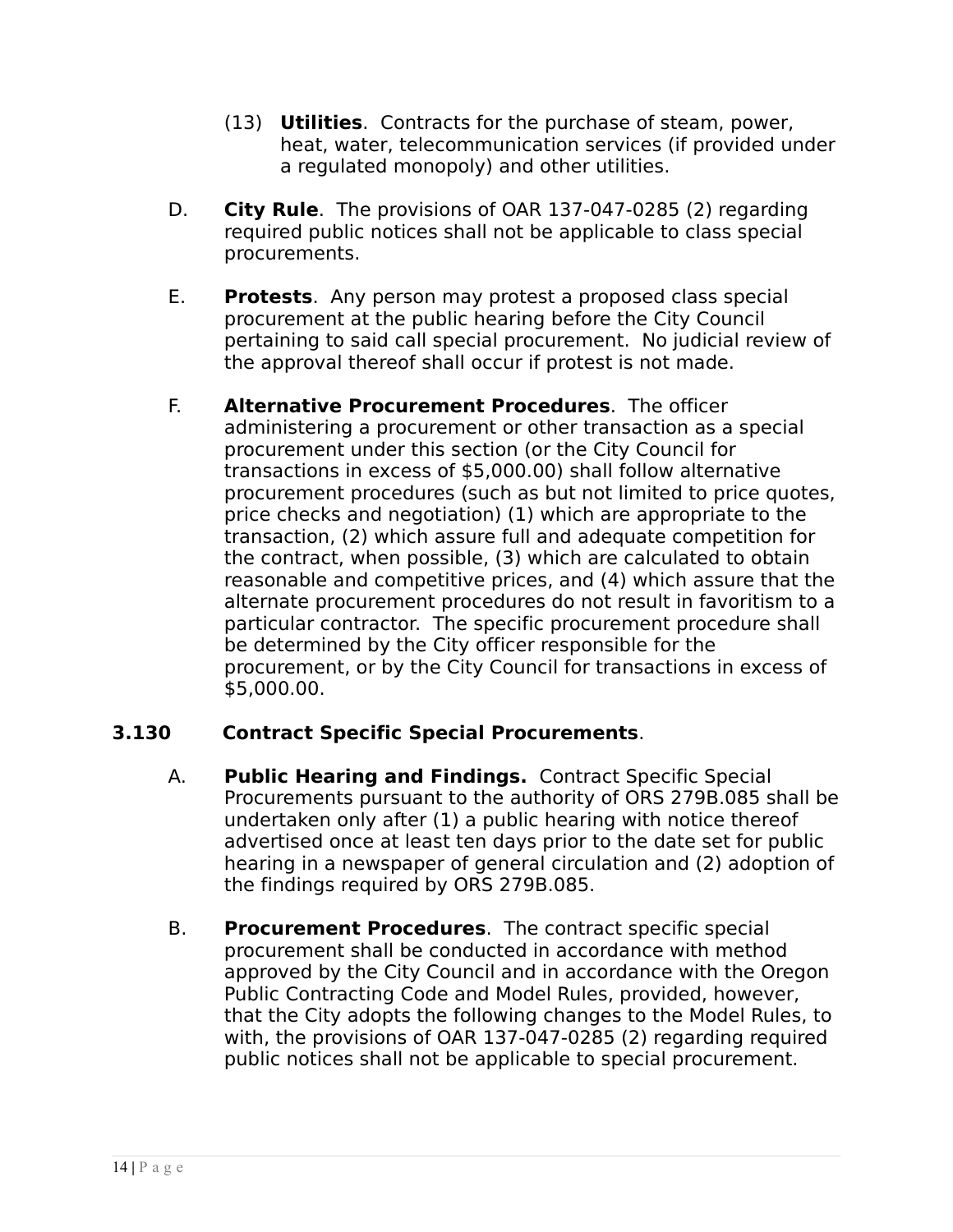- C. **Protests**. Any person may protest a proposed call special procurement at the public hearing before the City Council pertaining to said class special procurement. No judicial review of the approval thereof shall occur if protest is not made.
- D. **City Rule**. The City may include such provisions in the request for proposal, in addition to those required by ORS 279B.060, as is appropriate to describe necessary terms, conditions and contact proposal procedures to prospective proposers and as necessary to otherwise comply with the requirements of law.

## E. **Notices, Protests and Judicial Review**.

- (1) **Protest of Terms of Solicitation**. A protest of the terms of a solicitation under ORS 279B.405, if one is made under the approved special procurement procedure, must be made not less than 7 days after the initial advertisement or 7 days prior to the bid opening, whichever is earliest.
- (2) **Notice of Intent to Award**. Prior to award of a contract under the special procurement process, the City shall provide a notice of intent to award the contract which notice shall (1) state to which contractor the City intends to award the contract and that the contract will be awarded seven days after the date of mailing of said notice, if no protest is filed and (2) state that a protest may be filed with the City Council at any time prior to the expiration of seven days after mailing of the notice and (3) that protest will be barred if not filed within that time period. The notice of intent to award shall be mailed by first class mail and either faxed or emailed to participating or interested contractors no later than 7 days prior to the date set for award of contract.
- (3) **Protests**. Protests shall be reviewed and determined by the City Council in accordance with the requirements of the Oregon Public Contracting Code and the Model Rules and in accordance with the procedures set forth in Section 6.010.

# **PUBLIC IMPROVEMENT CONTRACTS**

## **4.010 Method of Solicitation and Award**.

A. All contracts for a public improvement as defined in the Oregon Public Contracting Code shall be awarded pursuant to a public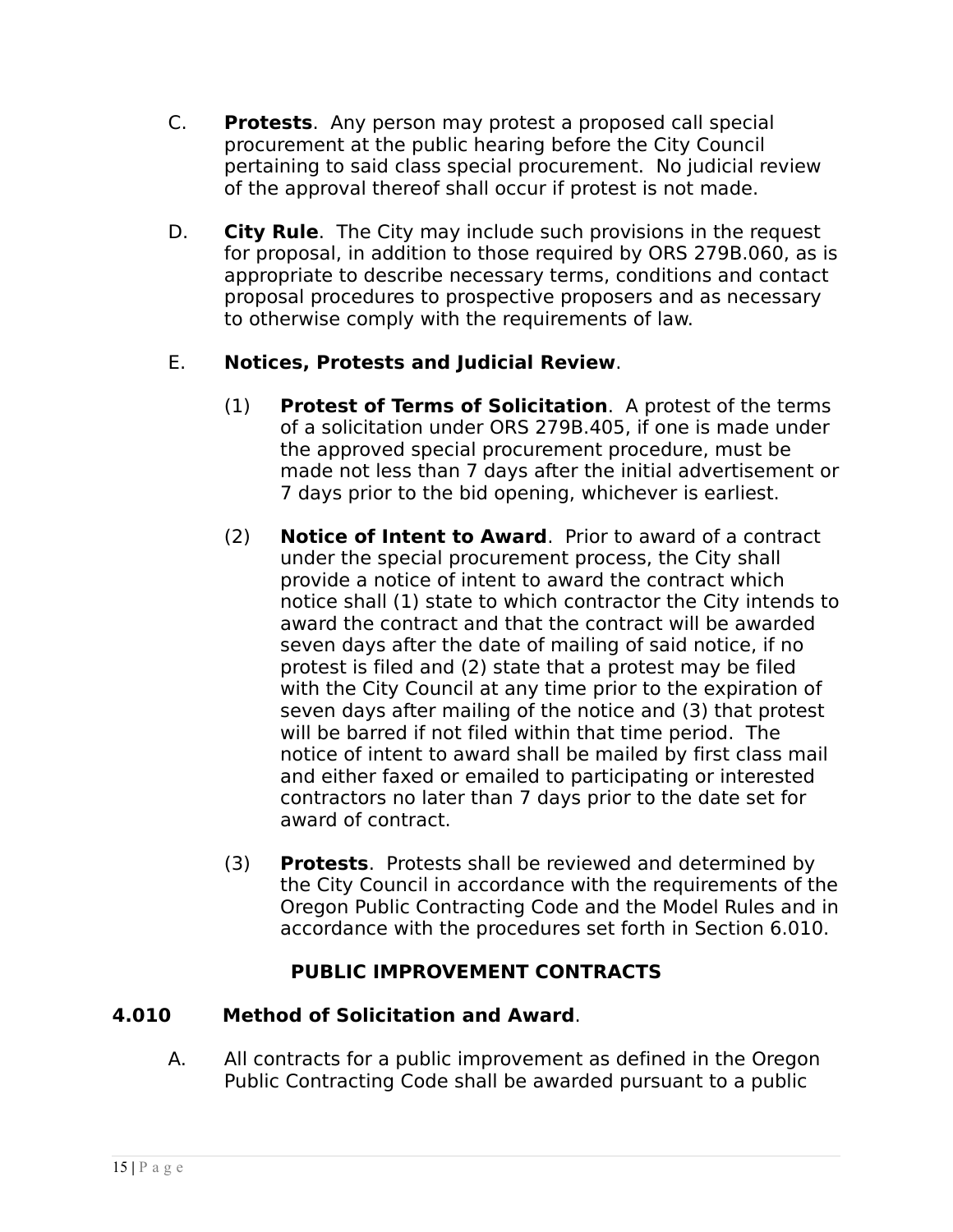bidding process, solicited pursuant to an invitation to bid, except for the following:

- (1) **Disabled Individuals.** Public improvement contracts with qualified non-profit entities providing employment opportunities to disabled individuals as defined in ORS 279C.335 (1)(a);
- (2) **Small Purchases**. Purchased of Goods or Services in an amount less than \$5,000.00.
- (3) **Intermediate Contracts Competitive Quotes**. Contracts not to exceed \$100,000.00, or not to exceed \$50,000.00 in the case of a contract for a highway, bridge or other transportation protect, made under procedures for competitive quotes under Sections 132 and 133, Chapter 794, Oregon Laws of 2003.
- (4) **Contracts Exempted from Bidding**. Contracts exempted from the competitive bidding process after public hearing and required findings under the authority of ORS 279C.335 (2), (3) and (4); and
- (5) **Contracts Awarded by Competitive Proposal**. Contracts awarded under competitive proposals as authorized by ORS 279C.400 through ORS 279C.410, after exemption from public bidding under ORS 279C.335.
- B. **Applicable Requirements**. Contracts for Public Improvements shall be solicited and awarded in conformance with the Oregon Code of Public Contracting and the Model Rule, except to the extent such rules have been modified herein.

# **4.020 Contracts Awarded by Competitive Quotes**.

- A. **Provision of Authority**. Public Improvement Contracts in an estimated amount of less than \$100,000.00; or \$50,000.00 in the case of a contract for a bridge, highway or other transportation project, may be awarded by competitive quotes under the procedures set forth in Sections 132 and 133, Chapter 794, and the provisions of the Model Rules as modified herein.
- B. **City Rules**. The following rules are adopted to supplement the provisions of the above statutes regarding award of contracts by competitive quotes: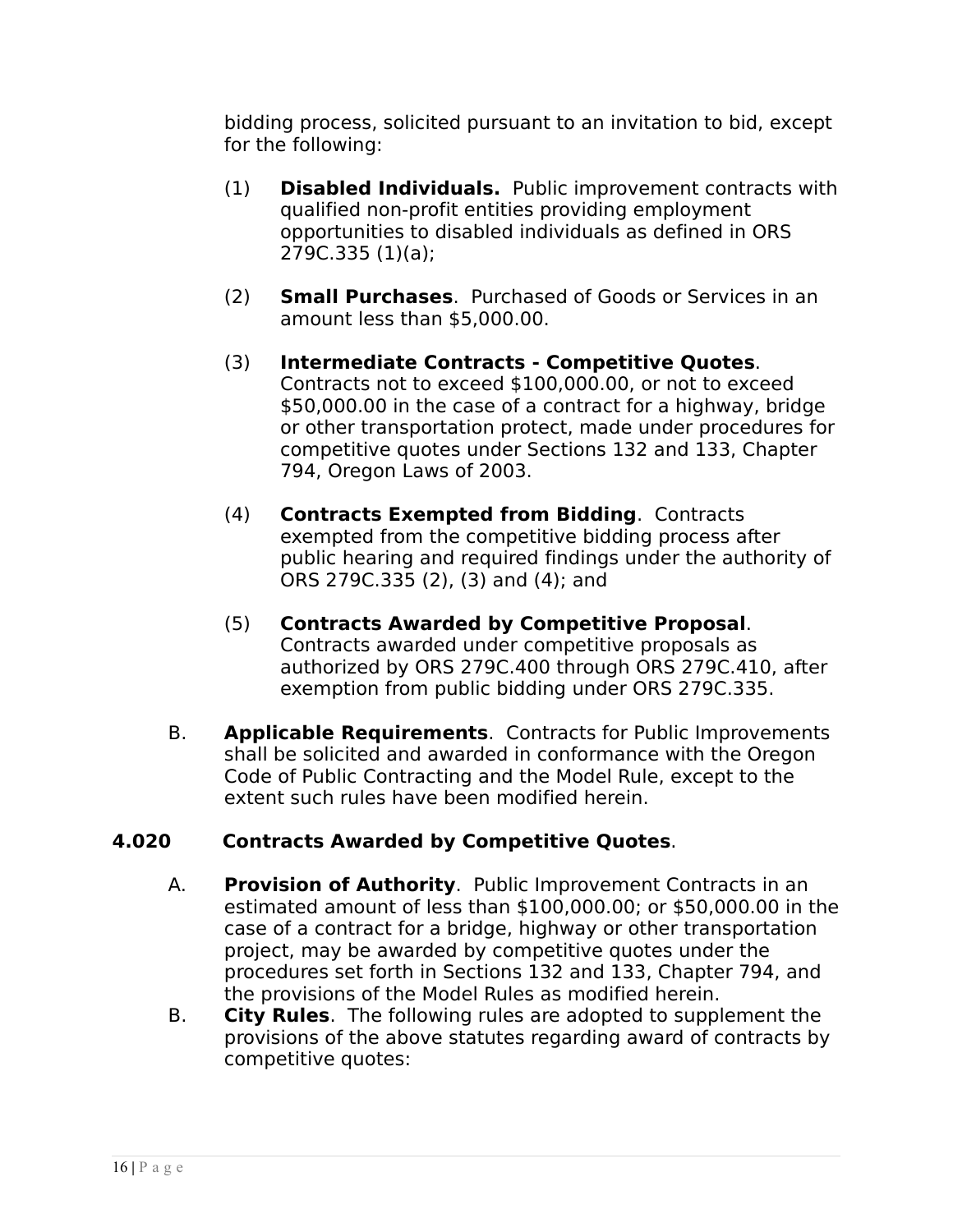- (1) **Model Rules**. The provisions of OAR 137-049-0160 (2), (3), (4) and (5) are not applicable to the award of public improvement contracts under this section.
- (2) **Procedures for Solicitation of Quotes**. Quotes for contracts estimated to be under \$10,000.00 may be solicited orally and quotes may be provided orally. In such cases, however, the Department Head shall create a written record of the source and amount of the quotes received. In all other cases, the solicitation shall be in writing and be appropriate in detail and extent to the project involved. The solicitation shall include the specifications, contract terms and advice of the various contract provisions required under the Oregon Public Contracting Code. Solicitations shall require that competitive quotes be submitted in writing for all contracts which are estimated to exceed \$10,000.00 in amount. Written solicitations for quotes may be circulated or be made known to qualified contractors under any procedure deemed appropriate by the Department Head.
- (3) **Number of Quotes**. The Department Head shall endeavor to obtain at least three competitive quotes. If a written solicitation is made and less than three quotes are received, the Department Head shall make informal efforts to obtain an additional quote or quotes. In the event that less than three competitive quotes are received, the Department Head may nevertheless award a contract, but shall maintain a record of the efforts made to obtain quotes.
- (4) **Award of Contract**. The contract may be awarded based upon the criteria set forth in Section 133, Chapter 794, Laws of 2003, and the Department Head shall make a written record of the basis of the award if the contract is awarded to the contractor who does not submit the lowest contract quote. The Department Head may include a description of the selection criteria in the solicitation, but is not required to do so.
- (5) **Execution of Contract**. After award, the City and the Contractor shall execute a written contract, and any additional required certifications or documents, which shall incorporate the terms of the agreement and be sufficient to comply with the requirements of the Oregon Public Contracting Code.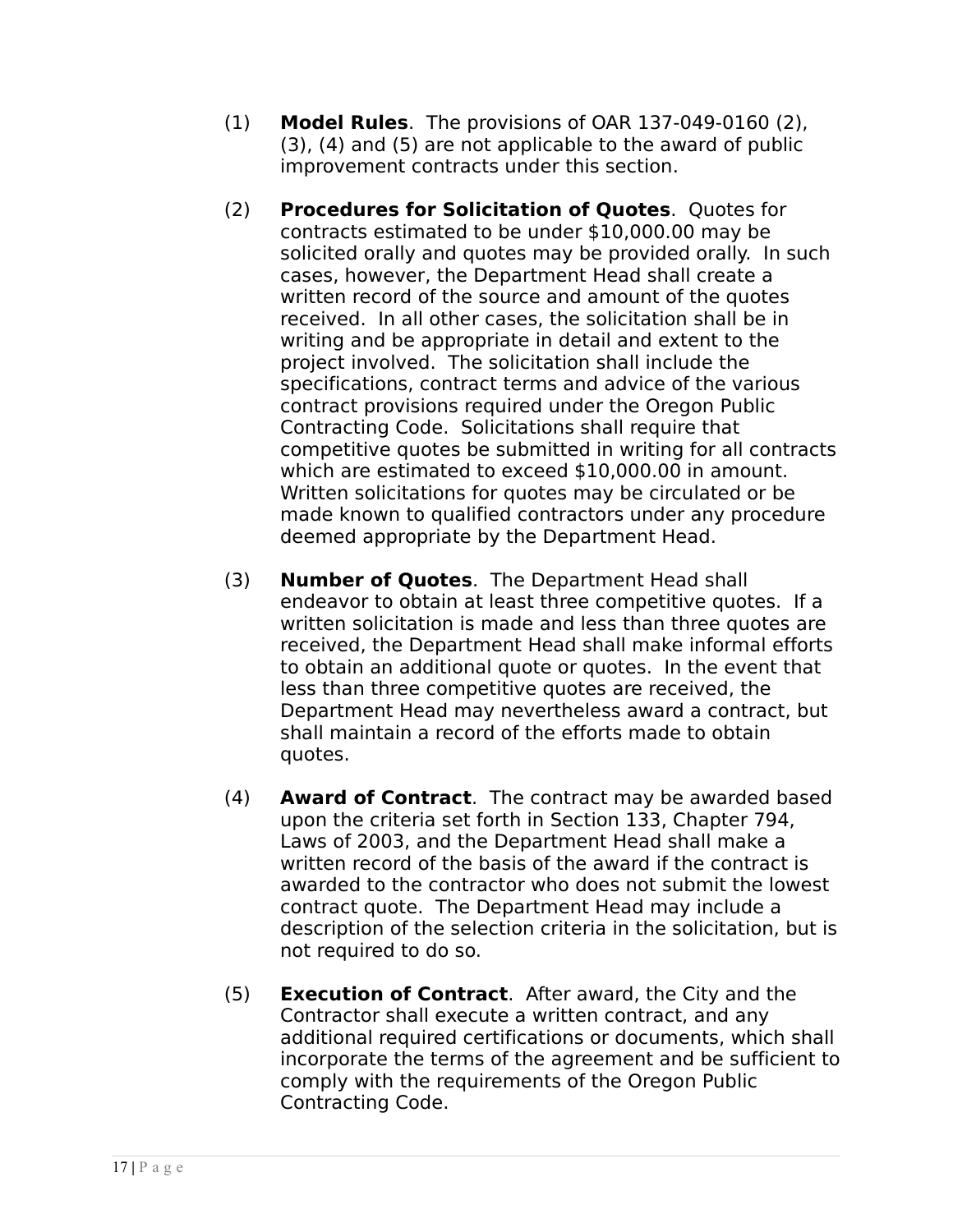## **4.030 Abrogation of Certain Model Contract Rules**

Section 137-49-0200 (1) (b) C) of the Model Rules (OAR 137-49-0200 (1) (b) C)), relating to evaluation factors, is hereby abrogated as respects City transactions.

## **OTHER PUBLIC CONTRACTS**

### **5.010 Personal Services Contracts**.

- A. General Method of Selection. Personal Service Contracts shall be awarded pursuant to a competitive proposal process. The City shall seek proposals through a request for proposals which shall state the services requested and the information, such as training, qualifications and experience, to be submitted. The request for proposals may require that a proposer submit price quotes, hourly fee rates, contract maximums and other information relative to fees and cost of the personal service. The request for proposals may be circulated and/or advertised under procedures deemed reasonable by the Department Head or City Council.
- B. **Selection of Contractor**. The Personal Services Contract may be awarded to the contractor or consultant whose selection is in the best interests of the City, after consideration of all relevant factors, including the relative trust in the capabilities and qualifications of the contractor and the relative cost to the City. The City is not required to select a contractor who submitted the lowest price quote.

#### C. **Architects, Engineers, Land Surveyors and Related Services**.

- (1) Contracts for architects, engineers, land surveyors and for related services (as defined in the Oregon Public Contracting Code) in connection with a project for a public improvement shall be awarded as provided in subsection A and B, unless the project to which the services pertain is included in the definition set forth in ORS 279C.110(2) (1) (project cost in excess of \$400,000 and State of Oregon grants or loans exceeding 35% of project cost).
- (2) In the event such services are in conjunction with a project that meets the above statutory definition, selection and award of such contract shall be in accordance with the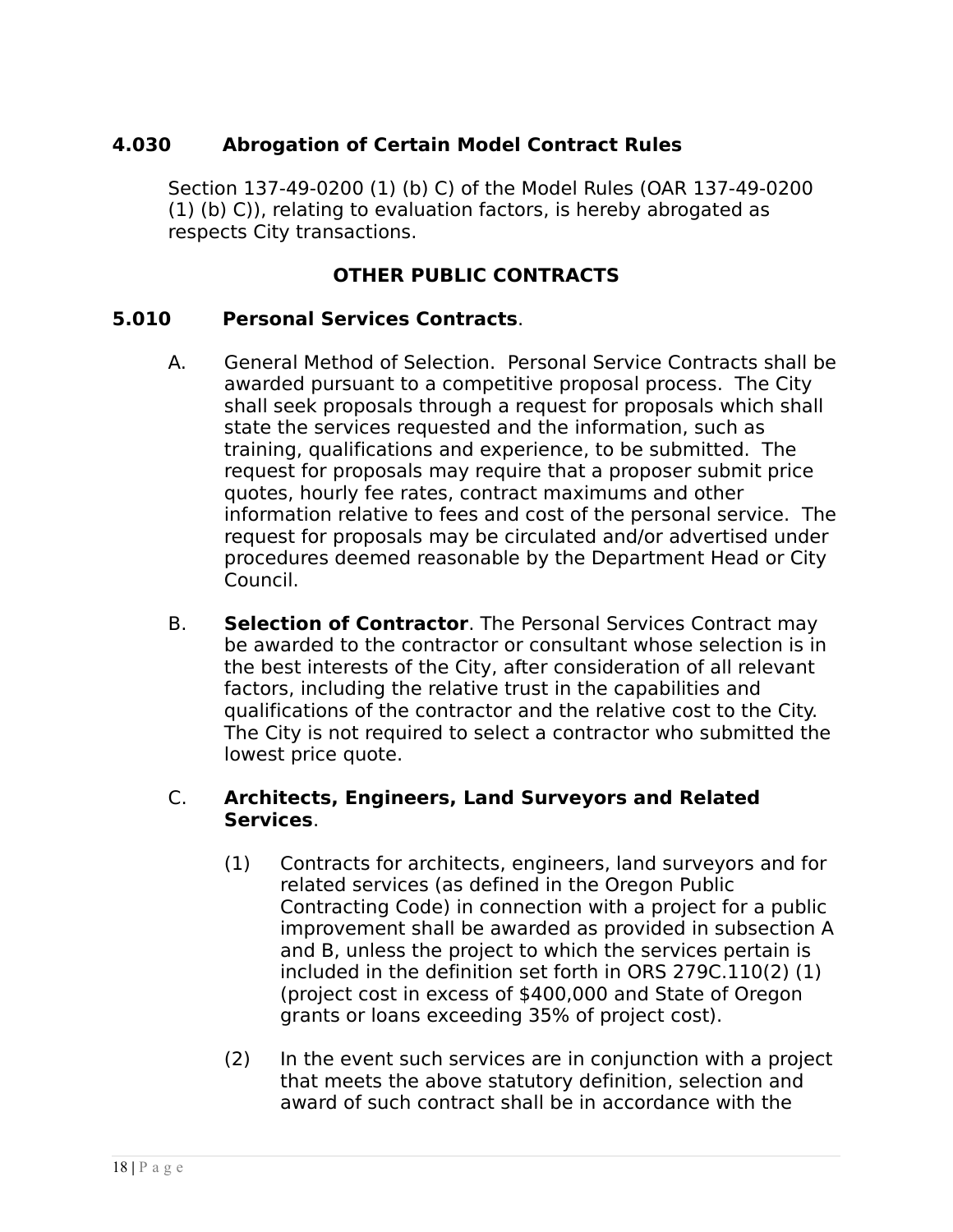selection process set forth in ORS 279C.110 and the accompanying Model Rules. The contract price shall comply with the requirements of OAR 137-048-0300.

D. **Ongoing Personal Services**. The selection process set forth herein is only required at the time of initial selection of the contractor. A contractor may be selected to provide ongoing professional or other personal services on ongoing hourly or other fee basis. Existing contractors providing such professional services may be continued or the terms of provision of such service renegotiated without the necessity of utilizing the selection process set forth in this section. At any time, however, the City may elect to initiate a request for proposals with respect to the provision of such services.

## **5.020 Disposal of Surplus Property**.

- A. **General Methods**. Surplus property may be disposed of by any of the methods set forth below upon a determination by the Department Head that the method of disposal is in the best interest of the City. Factors that may be considered by the Department Head include the costs of sale, administrative costs, and public benefits to the City. The Department Head shall maintain a record of the manner of disposal, including the name of the person to whom the surplus property was transferred. The following methods are approved:
	- (1) **Governments**. Without competition, by transfer to another City Department or to another public agency or entity.
	- (2) **Auction**. By publicly advertised auction to the highest bidder.
	- (3) **Bids**. By public advertised invitation to bid.
	- (4) **Liquidation Sale**. By liquidation sale using a commercially recognized third-party liquidator in accordance with rules for award of personal service contracts.
	- (5) **Fixed Price Sale**. The Department Head may establish a selling price based upon an independent appraisal or published schedule of values generally accepted by the insurance industry, with sale being pursuant to a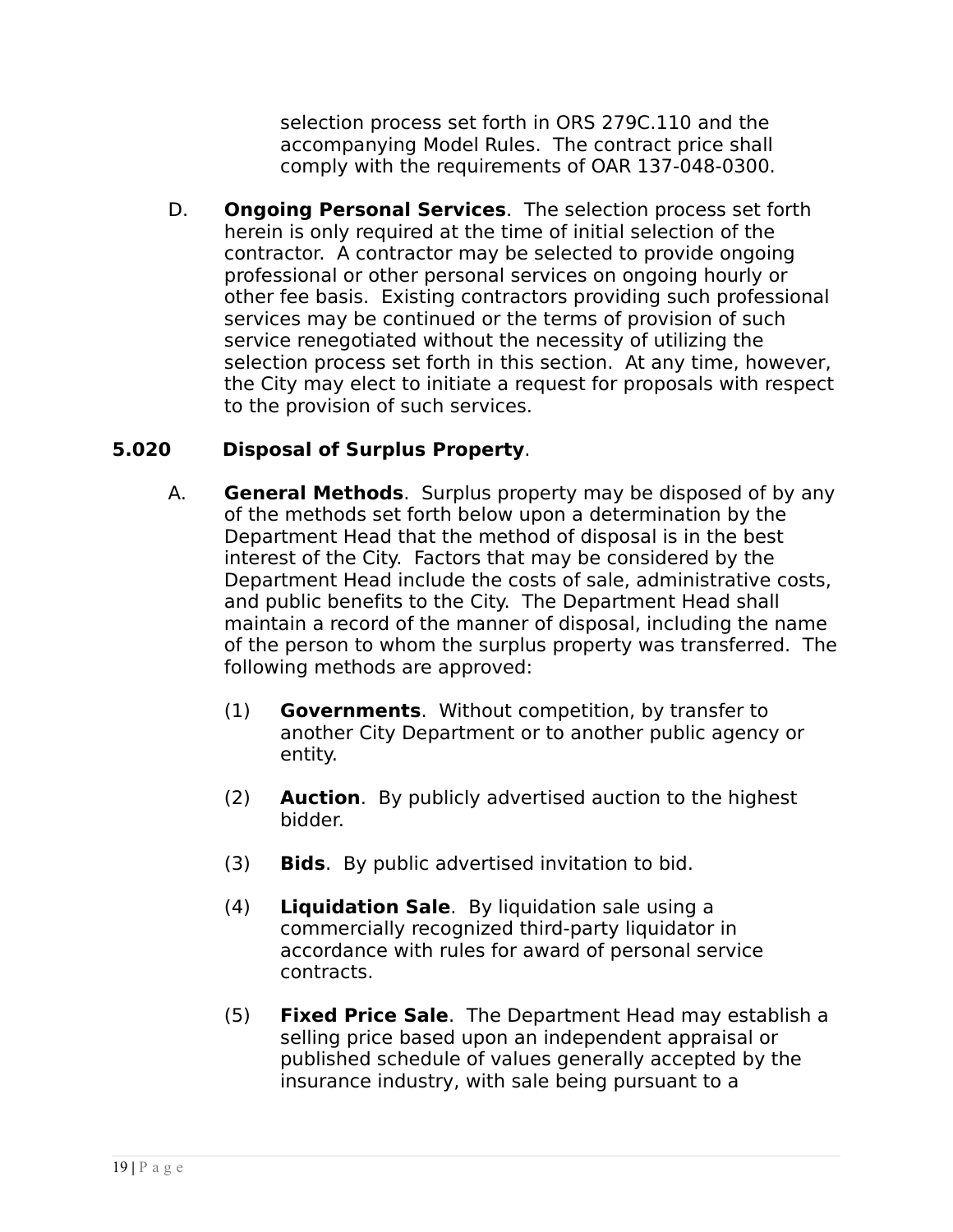scheduled sale with sale being to the first buyer to meet the sale terms.

- (6) **Trade-In**. By trade-in, in conjunction with acquisition of other price-based items under a competitive solicitation. The solicitation shall require the offer to state the total value assigned to the surplus property to be traded.
- (7) **Donation**. By donation to any organization operating within or providing a service to residents of the City which is recognized by the Internal Revenue Service as an organization described in Section 501 c) (3) of the Internal Revenue Code of 1986, as amended.
- B. **Disposal of Property with Minimal Value**. Surplus property which has a value of less than \$500.00 dollars or for which the costs of sale are likely to exceed sale proceeds, may be disposed of by any means determined to be cost effective, including by disposal as waste. The official making the disposal shall make record of the estimated value of the item and the manner of disposal.
- C. **Restrictions on Sale to City Employees**. Employees shall not be restricted from competing, as members of the public, for the purchase of publicly sold surplus property but shall not be permitted to offer to purchase property to be sold to the first qualifying bidder until at least three days after the first date on which notice of sale is publicly advertised.
- D. **Conveyance to Purchaser**. Upon consummation of a sale of surplus personal property, the City shall make, execute and deliver a bill of sale or appropriate sale invoice on behalf of the City, conveying said property to the purchaser and shall deliver possession or the right to possession to the purchaser.

## **PROTESTS AND APPEALS**

#### **6.010 Protests and Appeal of Debarment or Pre-qualification Decision.**

A. **Right to Hearing**. Any person who has been debarred from competing for City contracts or for whom pre-qualification has been denied, revoked or revised may appeal to the City Council as provided in this section.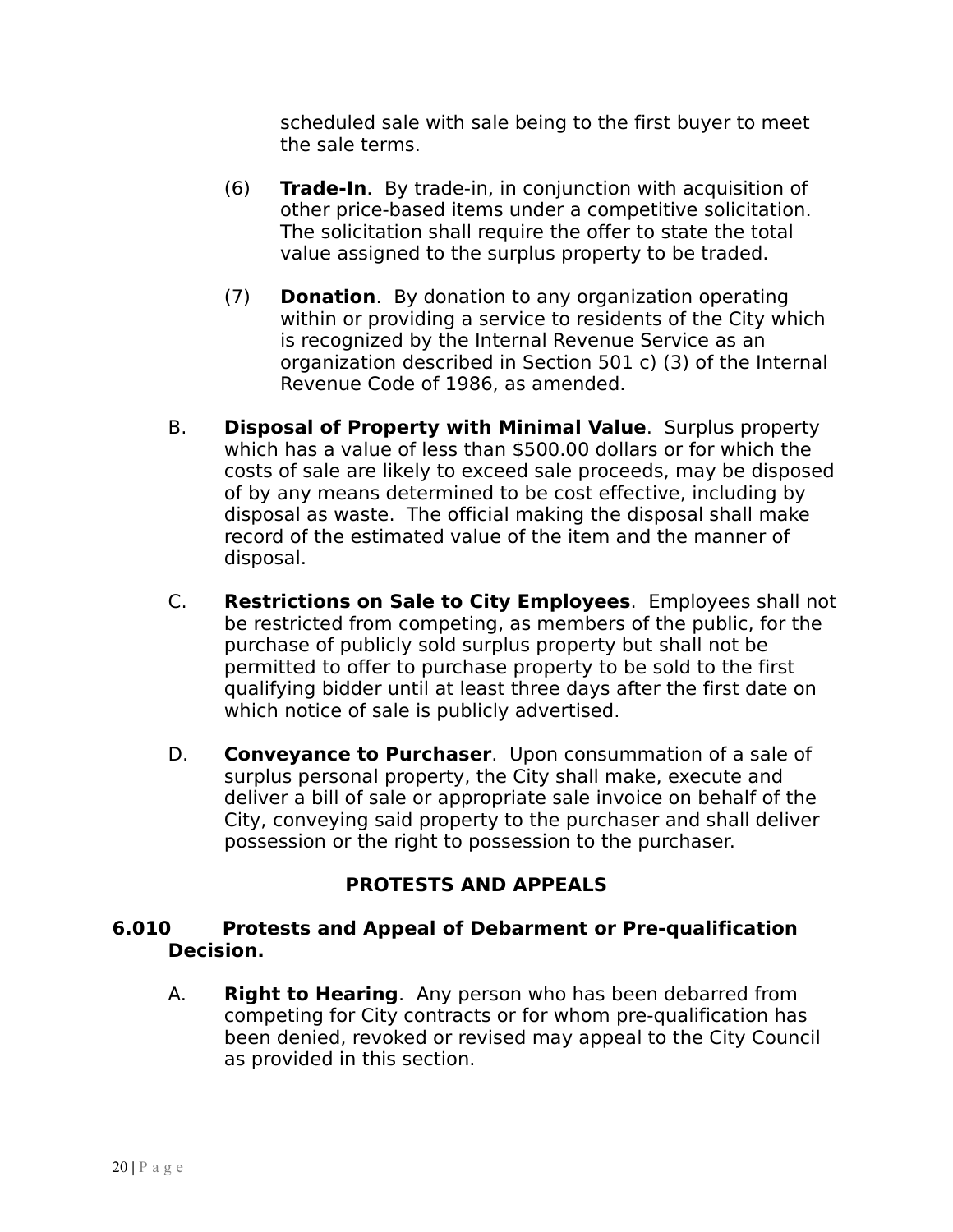- B. **Filing of Appeal.** The person must file a written notice of appeal with the City Administrator within three business days after the prospective contractor's receipt of notice of the determination or debarment, or denial of pre-qualification.
- C. **Protests**. Any protest provided by this chapter or the Oregon Public Contracting Code shall be filed with the City Administrator and shall be heard and determined as provided herein.
- D. **Notification of City Council**. Immediately upon receipt of such notice of appeal or protest, the City Administrator shall notify the City Council of the appeal or protest.
- E. **Hearing**. The procedure for appeal from a debarment or denial of a pre-qualification, and the procedure for hearing and deciding a protest, shall be as follows:
	- (1) Promptly upon receipt of a notice of appeal or upon receipt of a protest, the City shall notify the appellant or protestor, and other interested parties, of the time and place of hearing;
	- (2) The City Council shall conduct the hearing and decide the appeal or protest within 30 days after receiving notice of the appeal or protest from the City Administrator; and
	- (3) At the hearing, the City Council shall consider de novo the protest, the debarment, or denial, revocation or revision of pre-qualification, the standards of responsibility upon which the decision was based or the issue which is the subject matter of the protest.
- F. **Decision**. The City Council shall set forth in writing the reason for its decision.
- G. **Judicial Review**. The decision of the City Council may be reviewed only as permitted by the Oregon Public Contracting Code and upon a petition in the Circuit Court of Wallowa County filed within 15 days after the date of the City Council's decision.

#### **The City of Joseph adopts the above findings as required by ORS 279B.085.**

Passed by the Joseph City Council, this day of , 2010 by a vote of \_\_\_ ayes and \_\_\_ nays.